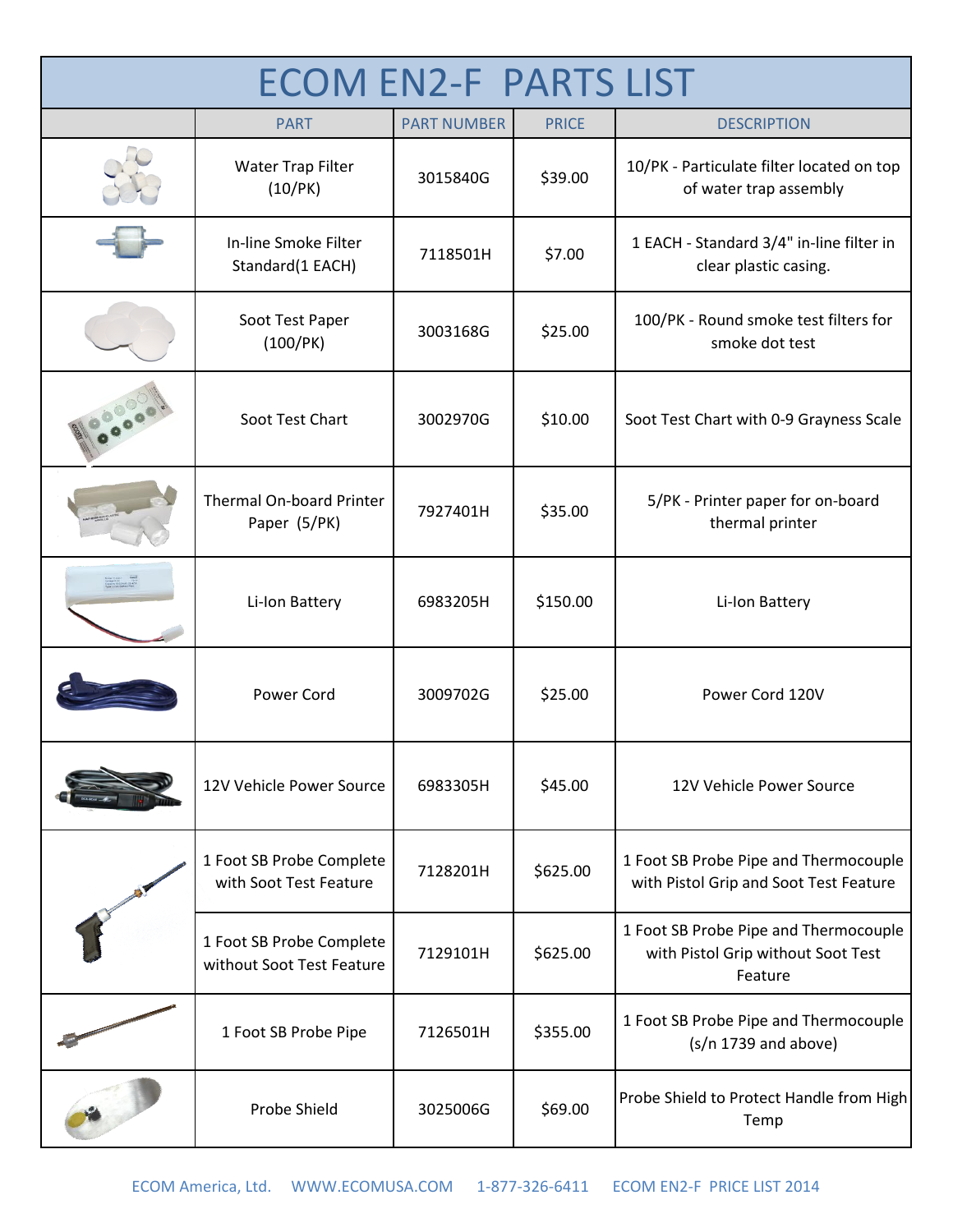| 10mm SB Probe Cone                                 | 7129701H | \$35.00    | 10mm SB Probe Cone for Probe Pipe<br>$(s/n 1739$ and above)             |
|----------------------------------------------------|----------|------------|-------------------------------------------------------------------------|
| 3 Foot SB Probe Pipe                               | 7126701H | \$620.00   | 3 Foot SB Probe Pipe and Thermocouple<br>$(s/n 1739$ and above)         |
| 5 Foot SB Probe Pipe                               | 7126601H | \$861.00   | 5 Foot SB Probe Pipe and Thermocouple<br>$(s/n 1739$ and above)         |
| 3 ft SB Probe Complete                             | 7127101H | \$985.00   | 3 ft SB Probe Complete with pistol grip,<br>probe pipe and probe cone   |
| 5 Foot SB Probe Complete                           | 7127001H | \$1,360.00 | 5 Foot SB Probe Complete with pistol<br>grip, probe pipe and probe cone |
| SB Pistol Grip Handle<br>w/Soot Test Feature       | 7128001H | \$270.00   | SB Black Pistol Grip Handle with Soot<br><b>Test Feature</b>            |
| SB Pistol Grip Handle<br>without Soot Test Feature | 7129001H | \$270.00   | SB Black Pistol Grip Handle without Soot<br><b>Test Feature</b>         |
| 15 foot SCD Sample Line                            | 7128801H | \$279.00   | 15 Foot SCD Sample Line (s/n 1738 and<br>below)                         |
| T-Gas Probe w/ Cable                               | 6953001H | \$200.00   | T-Gas Thermocouple Probe with 30ft<br>Cable (s/n 1739 and above)        |
| 5 Pin T-Gas Dummy Plug                             | 3019602G | \$29.00    | T-Gas Dummy Connector for all 5-pin T-<br>Gas sockets                   |
| 9mm Female Gas Adapter                             | 3023562G | \$29.00    | 9mm Female Gas Adapter                                                  |
| 8mm Female Draft Adapter                           | 3023166G | \$29.00    | 8mm Female Draft Adapter                                                |
| <b>Wireless Remote</b>                             | 6964501H | \$595.00   | <b>Wireless Remote</b>                                                  |
| Peltier Cooler                                     | 6963401H | \$909.00   | Peltier cooler with water trap assembly                                 |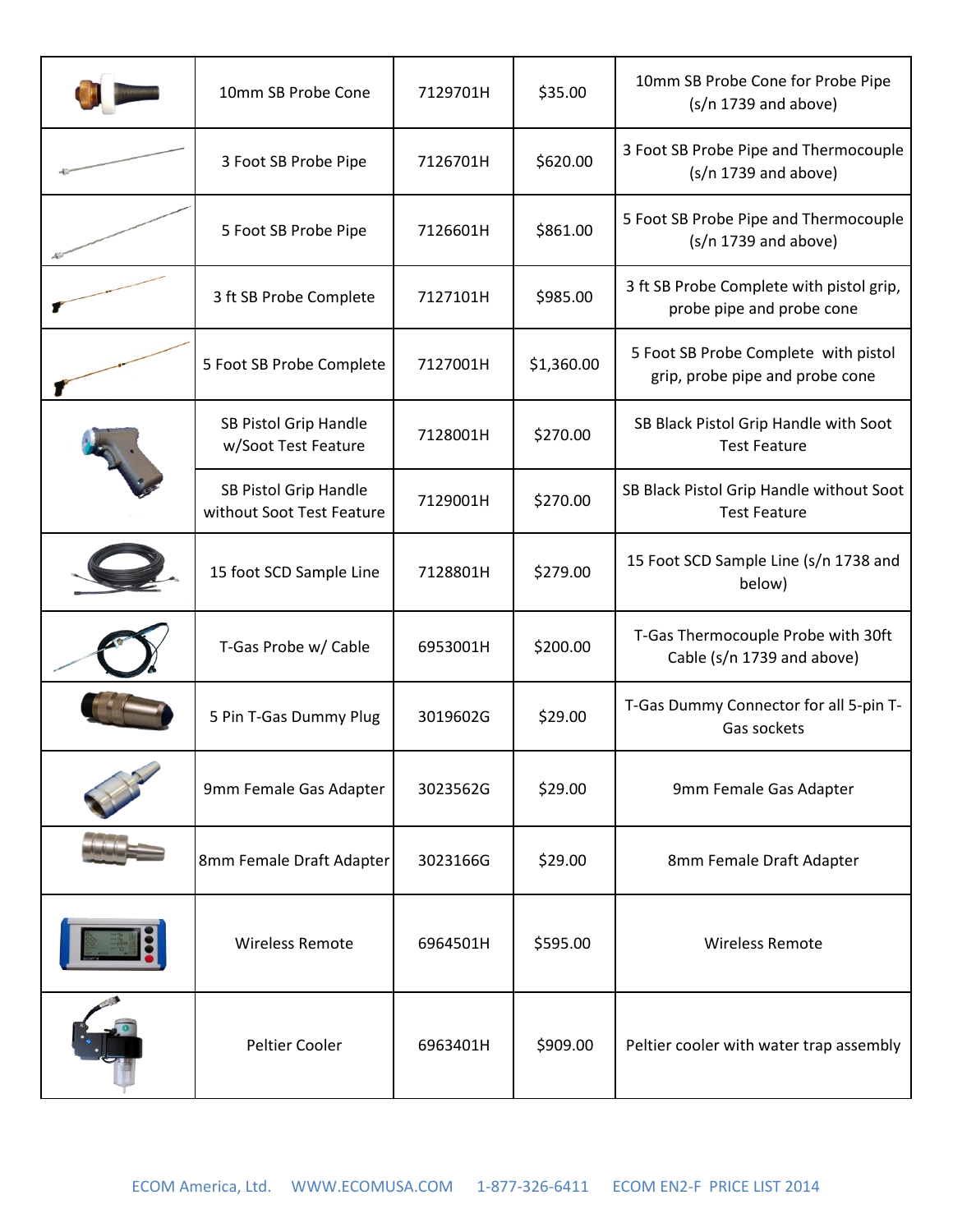| Main Pump 9V                         | 7028101H              | \$295.00   | 9V Main Pump                                                      |
|--------------------------------------|-----------------------|------------|-------------------------------------------------------------------|
| UD100 Bluetooth Adapter<br>w/antenna | 3024758G              | \$79.00    | UD100 Bluetooth Adapter with Antenna                              |
| ScanTemp Gun                         | 7530801H              | \$199.00   | Infrared Temperature Gun w/ Laser<br>Pointer                      |
| On Demand Regulator                  | 6216000H<br>(CGA 660) | \$350.00   | Aluminum On-Demand Regulator w/<br>Gauge (specify CGA 180 or 660) |
| On Demand Regulator                  | 6217000H<br>(CGA 180) | \$350.00   | Aluminum On-Demand Regulator w/<br>Gauge (specify CGA 180 or 660) |
| <b>Calibration Hose</b>              | 3024948G              | \$35.00    | Calibration Hose Attachment with Gas<br>Connector                 |
| Probe Tip Cal Attachment             | 3009306G              | \$30.00    | Probe tip cal attachment<br>(serial# 1739 & above)                |
| Flowmeter                            | 3015246G              | \$39.00    | Flowmeter                                                         |
| 1 Amp Fuse                           | 3023365G              | \$10.00    | 1 Amp Fuse Located Under Power Supply                             |
| Peristaltic Pump                     | 7117301H              | \$125.00   | Peristaltic Pump                                                  |
| <b>Peristaltic Pump Housing</b>      | 7117201H              | \$129.00   | Housing for Peristaltic Pump (White)                              |
| Peristaltic Tubing / Ft.             | 3000590G              | 7.00 / ft. | Peristaltic Tubing sold by the foot                               |
| <b>Thermal Printer Assembly</b>      | 6983901H              | \$350.00   | <b>Thermal Printer Assembly</b>                                   |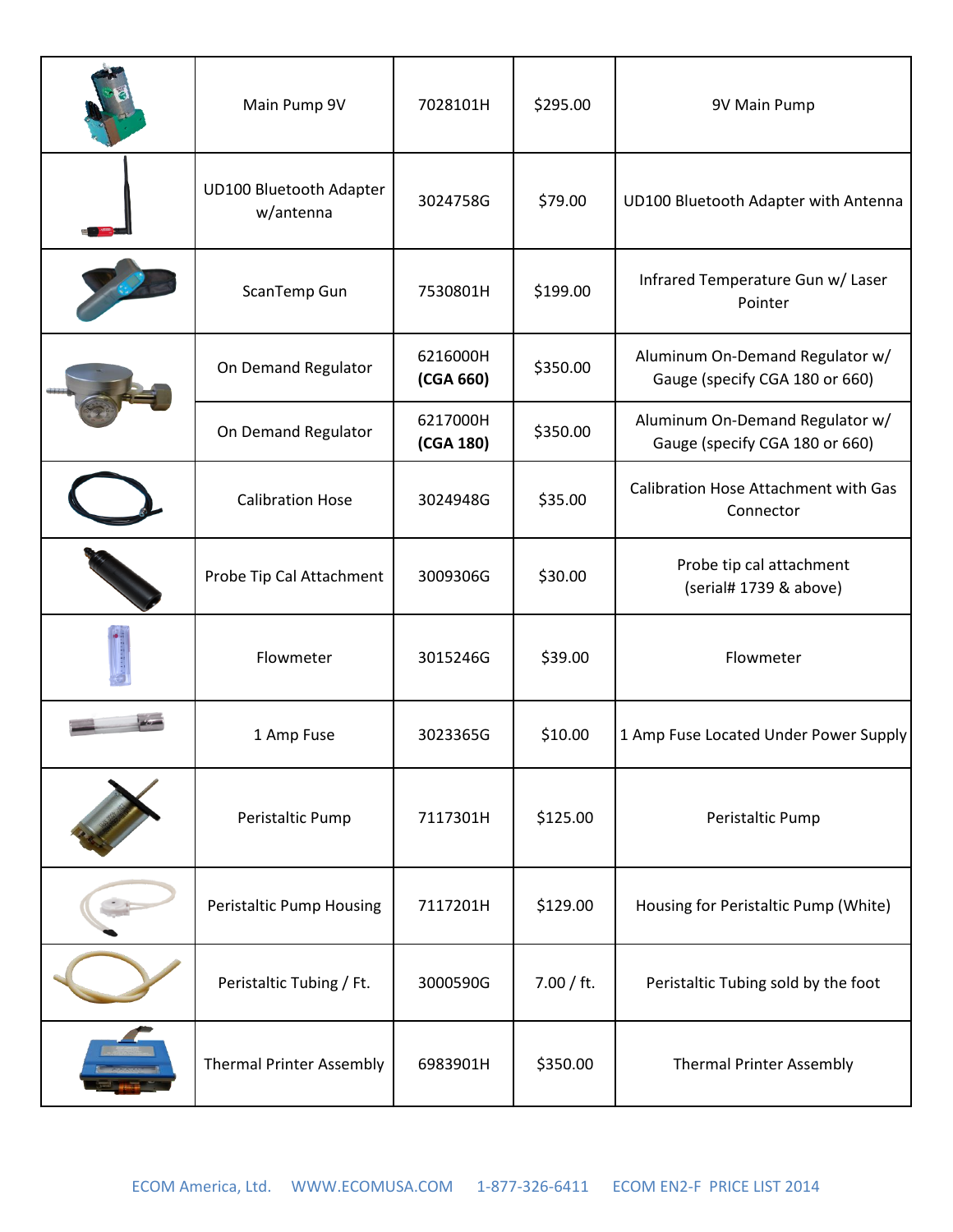|                                                                                                                               | 9mm O-Ring for Gas<br>Adapter           | 3013665G         | \$3.00       | 9mm O-Ring for Gas Adapter<br>(ADAPTER71353)                              |  |
|-------------------------------------------------------------------------------------------------------------------------------|-----------------------------------------|------------------|--------------|---------------------------------------------------------------------------|--|
|                                                                                                                               | 8 mm O-Ring for Draft<br>Adapter        | 3013863G         | \$3.00       | 8mm O-Ring for Draft Adapter<br>(ADAPTER71354)                            |  |
|                                                                                                                               | O-Ring for Water Trap<br>Bowl           | 3014259G         | \$3.00       | O-Ring for Water Trap Bowl                                                |  |
|                                                                                                                               | <b>Water Trap Bowl</b>                  | 7532501H         | \$55.00      | Water Trap Bowl & Standard AC Cooler                                      |  |
| anDisk<br>2 <sub>GB</sub>                                                                                                     | 2 GB SD Card for Data<br>Logging        | 3014584G         | \$15.00      | 2 GB SD Card for Data Logging                                             |  |
|                                                                                                                               | <b>Black Silicone Tubing</b>            | 3000594G         | \$8/foot     | Small Black Silicone Tubing for Water<br><b>Trap and Calibration Hose</b> |  |
|                                                                                                                               | Ambient Air Temperature<br><b>Stick</b> | 3000595G         | \$75.00      | Ambient Air Temperature Stick                                             |  |
| <b>SENSORS</b>                                                                                                                |                                         |                  |              |                                                                           |  |
|                                                                                                                               | <b>PART</b>                             | <b>NEW PART#</b> | <b>PRICE</b> | <b>DESCRIPTION</b>                                                        |  |
|                                                                                                                               | O <sub>2</sub>                          | 7529701H         | \$299.00     | 00/105                                                                    |  |
|                                                                                                                               | CO (LOW)                                | 7529201H         | \$499.00     | A5F                                                                       |  |
|                                                                                                                               | CO (HI)                                 | 7529301H         | \$599.00     | 5MF                                                                       |  |
|                                                                                                                               | <b>NO</b>                               | 7529801H         | \$499.00     | 5NF                                                                       |  |
|                                                                                                                               | NO <sub>2</sub>                         | 7529601H         | \$499.00     | 5ND                                                                       |  |
| ** WHEN ORDERING SENSORS, YOU MUST PHYSICALLY IDENTIFY THE SENSOR CODE LOCATED ON THE LABEL ON THE OUTSIDE OF THE<br>SENSOR** |                                         |                  |              |                                                                           |  |